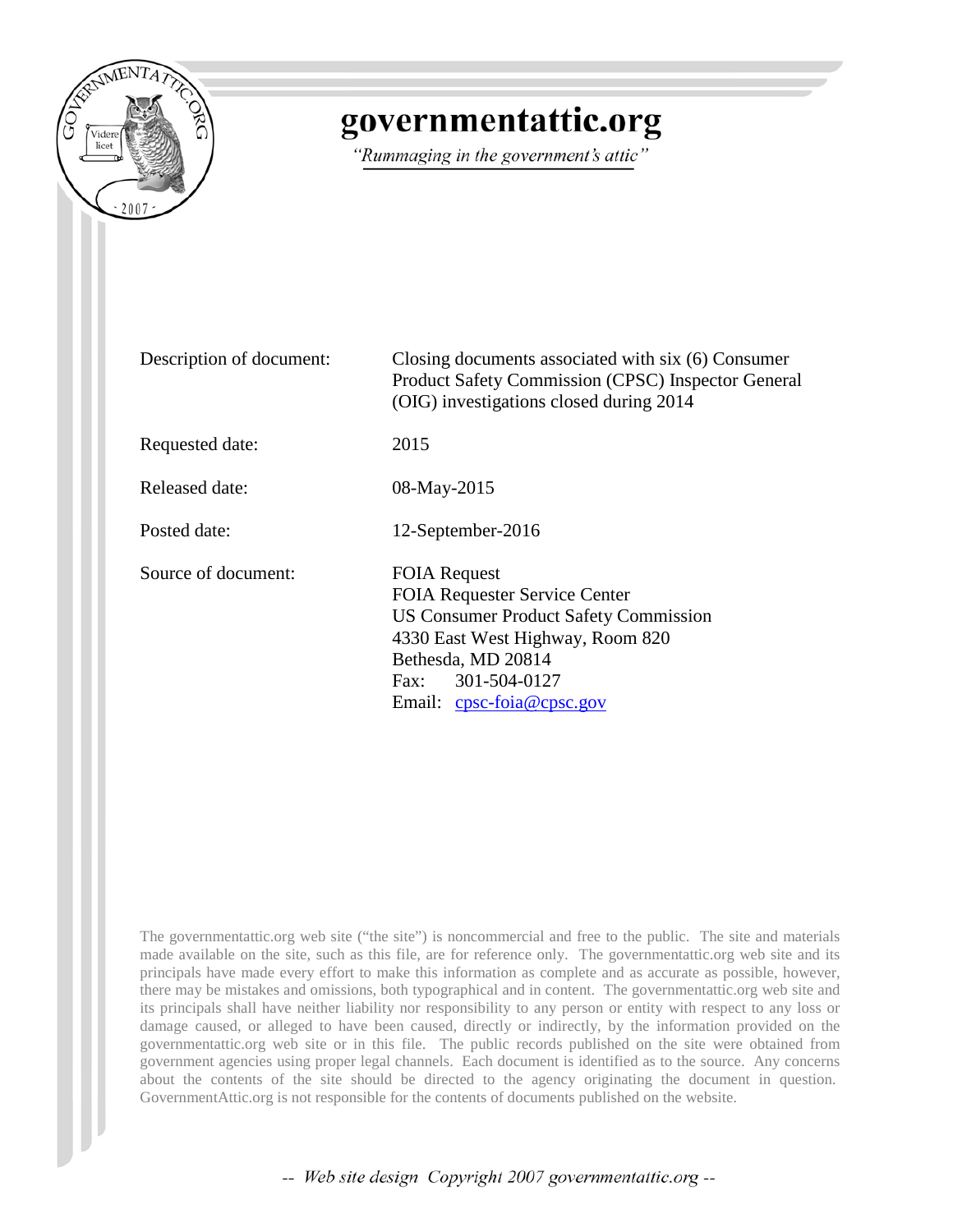

# **U.S. CONSUMER PRODUCT SAFETY COMMISSION 4330 EAST WEST HIGHWAY BETHESDA, MD 20814-4408**

May 08, 2015

# **CERTIFIED MAIL**

**RE:** Freedom of Information Act (FOIA) Request #15-F-00376; A copy of the following CPSC Office of Inspector General records, a copy of the final reports , report of investigation, closing memo, referral memo and referral letter for each CPSC investigation closed during calendar year 2014.

Thank you for your Freedom of Information Act (FOIA) request seeking information from the U.S. Consumer Product Safety Commission ("Commission"). The information from the Commission files responsive to your request is enclosed.

The enclosed information is partially redacted pursuant to FOIA Exemption 6. FOIA Exemption 6 provides for the withholding of personnel, medical and similar files the disclosure of which would constitute a clearly unwarranted invasion of personal privacy. Absent authorizations to disclose the records from the persons identified in the records or their representatives, we believe that the records fall within the protection of the FOIA exemptions to disclosure.

According to the Commission's regulations implementing the FOIA at 16 C.F.R. § 1015. 7, a partial denial of access to records may be appealed to the General Counsel of the Commission within thirty (30) days of your receipt of this letter. An appeal must be in writing **FOIA APPEAL, General Counsel, ATTN: Office of the Secretary,** U.S. Consumer Product Safety Commission, 4330 East West Highway, Bethesda, MD 20814-4408.

Processing this request, performing the file searches and preparing the information, cost the Commission \$40.00. In this instance, we have decided to waive all of the charges. This completes the processing of your request. Should you have any questions, contact us by letter, facsimile (301) 504-0127 or telephone (301) 504-7923 or e-mail addressed to cpscfoia@cpsc.gov.

Sincerely,

Alberta E. Mills

Freedom of Information Officer The Secretariat - Office of the Secretary Office of the General Counsel

**Enclosure**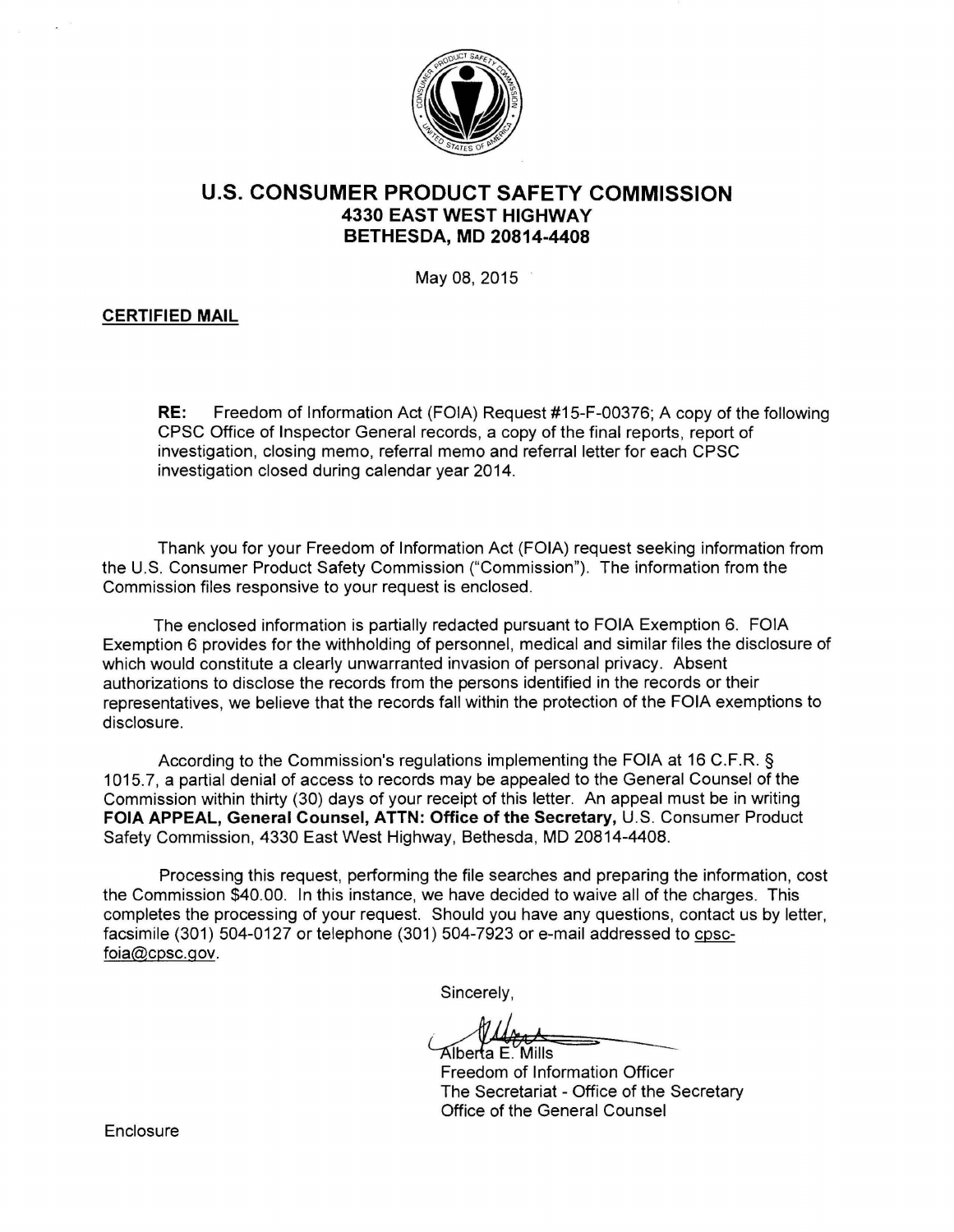$\sim$  $\mathcal{L}_{\rm{max}}$ 

FROM: Christopher J. O., Assistant Inspector General - Investigations

SUBJECT: Allegation of Misconduct by Consumer Product Safety Commission (CPSC) Employee

- 1. A preliminary investigation into alleged misconduct by John E.  $M$ regarding the improper use of a government purchase card determined the alleged misconduct did not fit the traditional method of "fraud, waste, abuse, or mismanagement" as applied to Office of Inspector General (OIG) operations.
- 2. In light of the above, OIG considers this matter closed, although we reserve the right to re-open the investigation either upon the discovery of additional evidence related to this matter or upon our own initiative.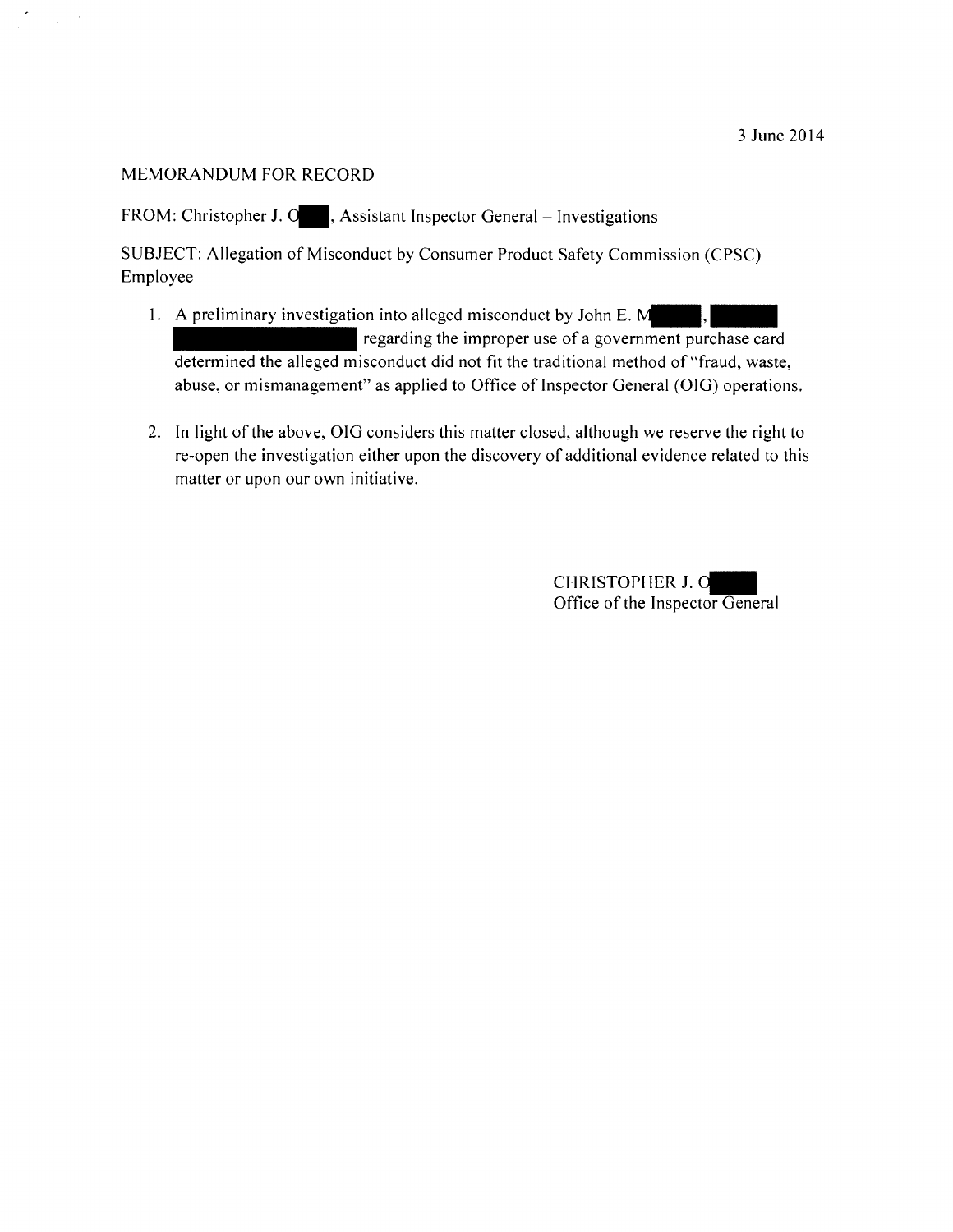FROM: Christopher J. O., Assistant Inspector General - Investigations

SUBJECT: Allegation of Waste by Consumer Product Safety Commission (CPSC) Employee

- I. A preliminary investigation into alleged waste of government funds by the CPSC Directorate for Engineering Sciences for the purchase of a cone calorimeter did not fit the traditional method of "fraud, waste, abuse, or mismanagement" as applied to Office of Inspector General (OIG) operations.
- 2. In light of the above, OIG considers this matter closed, although we reserve the right to re-open the investigation either upon the discovery of additional evidence related to this matter or upon our own initiative.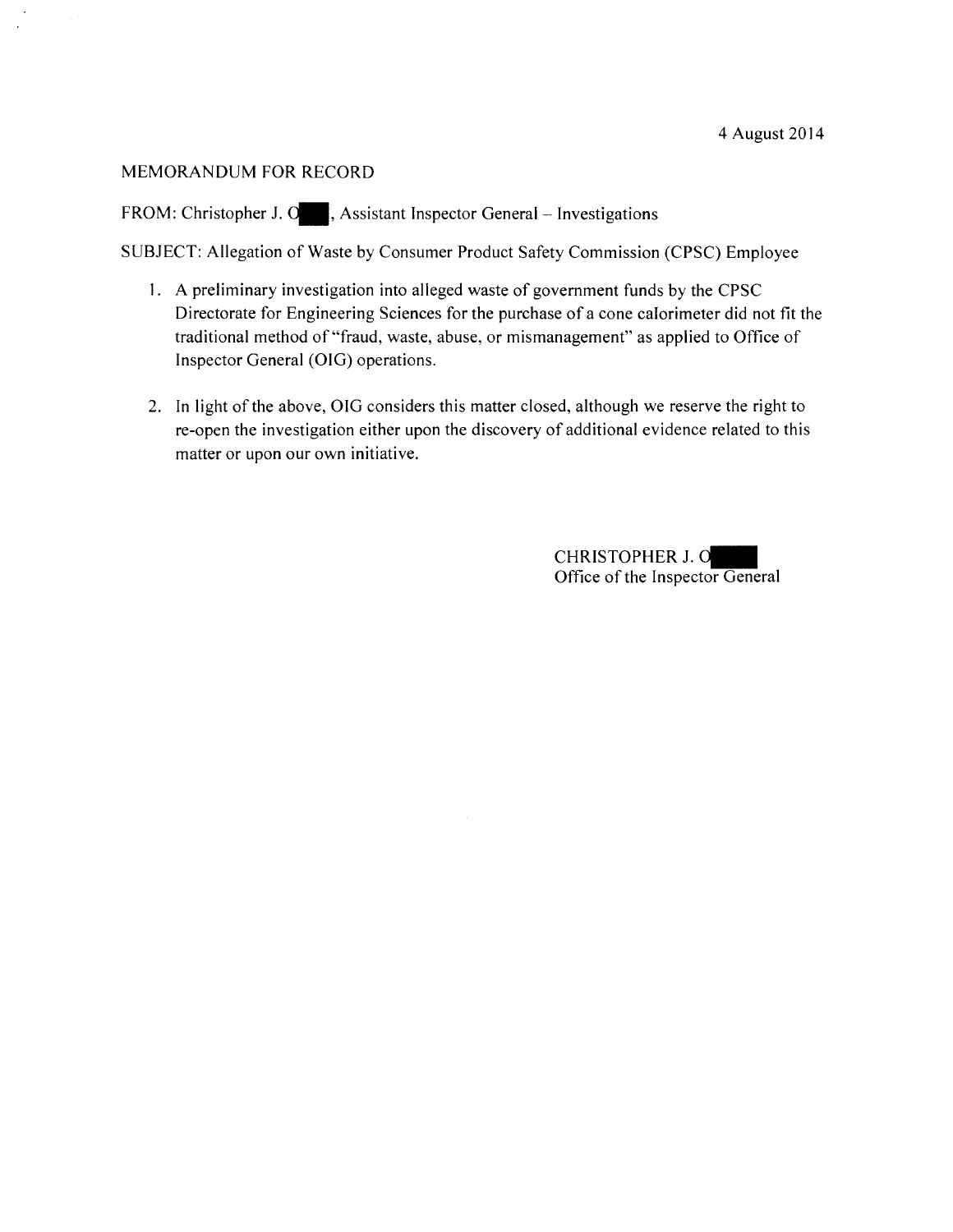$\sim$ 

FROM: Christopher J. O., Assistant Inspector General - Investigations

SUBJECT: Allegation of Fraud, Waste and Abuse by Consumer Product Safety Commission (CPSC) Office of Compliance

- I. A preliminary investigation into alleged fraud, waste and abuse by the CPSC Office of Compliance regarding the testing of samples of toy guns did not fit the traditional method of"fraud, waste, abuse, or mismanagement" as applied to Office of Inspector General (OIG) operations.
- 2. In light of the above, OIG considers this matter closed, although we reserve the right to re-open the investigation either upon the discovery of additional evidence related to this matter or upon our own initiative.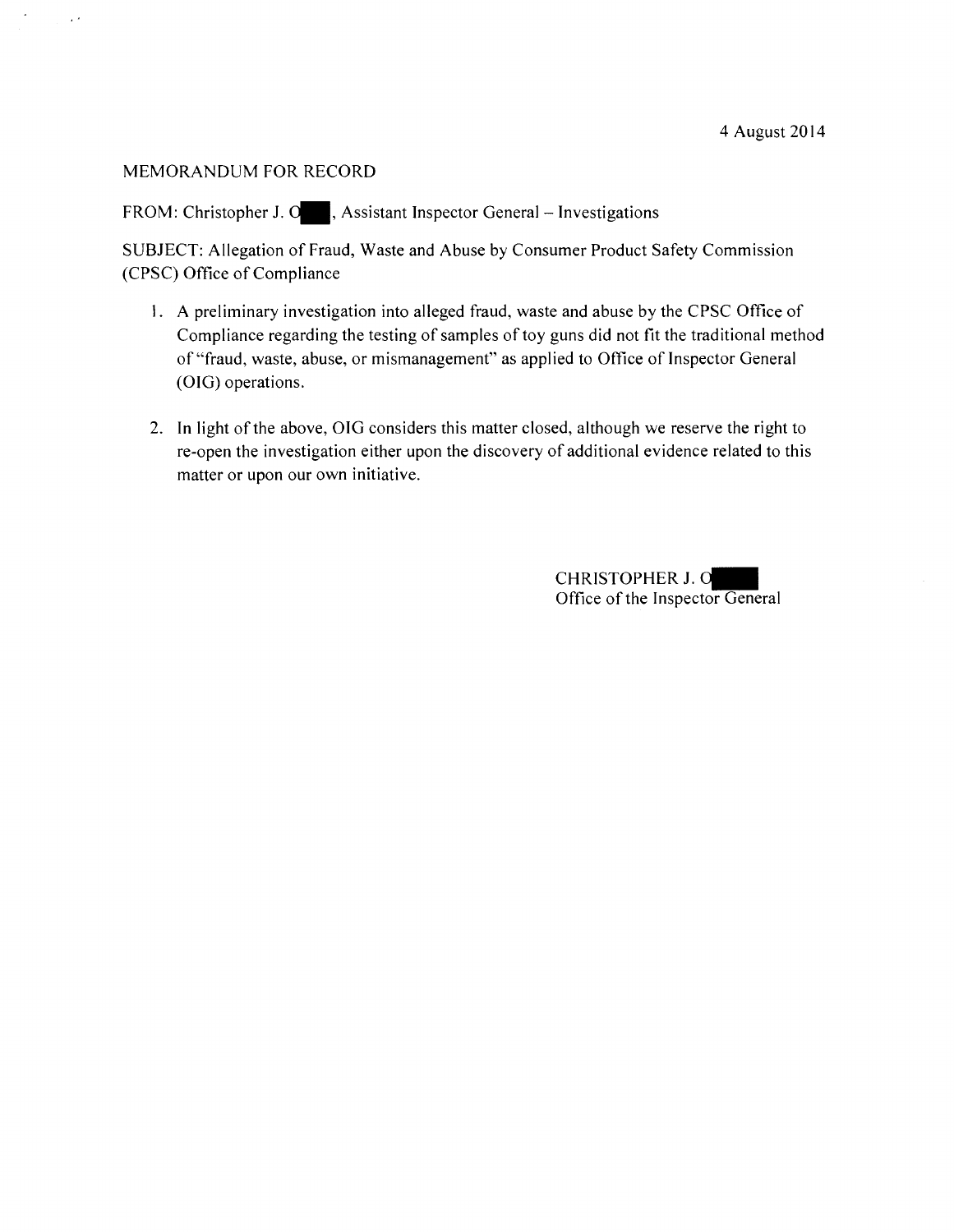$\sim$ 

FROM: Christopher J. O., Assistant Inspector General - Investigations

SUBJECT: Allegation of Misconduct by Consumer Product Safety Commission (CPSC) Employee

- 3JECT: Allegation of Misconduct by Consumer Product Safety Commission (CPSC)<br>bloyee<br>1. A preliminary investigation into alleged misconduct by Marcus M. ...<br>1. A preliminary investigation into alleged misconduct by Marcus M mismanagement" as applied to Office of Inspector General (OIG) operations.
- 2. In light of the above, OIG considers this matter closed, although we reserve the right to re-open the investigation either upon the discovery of additional evidence related to this matter or upon our own initiative.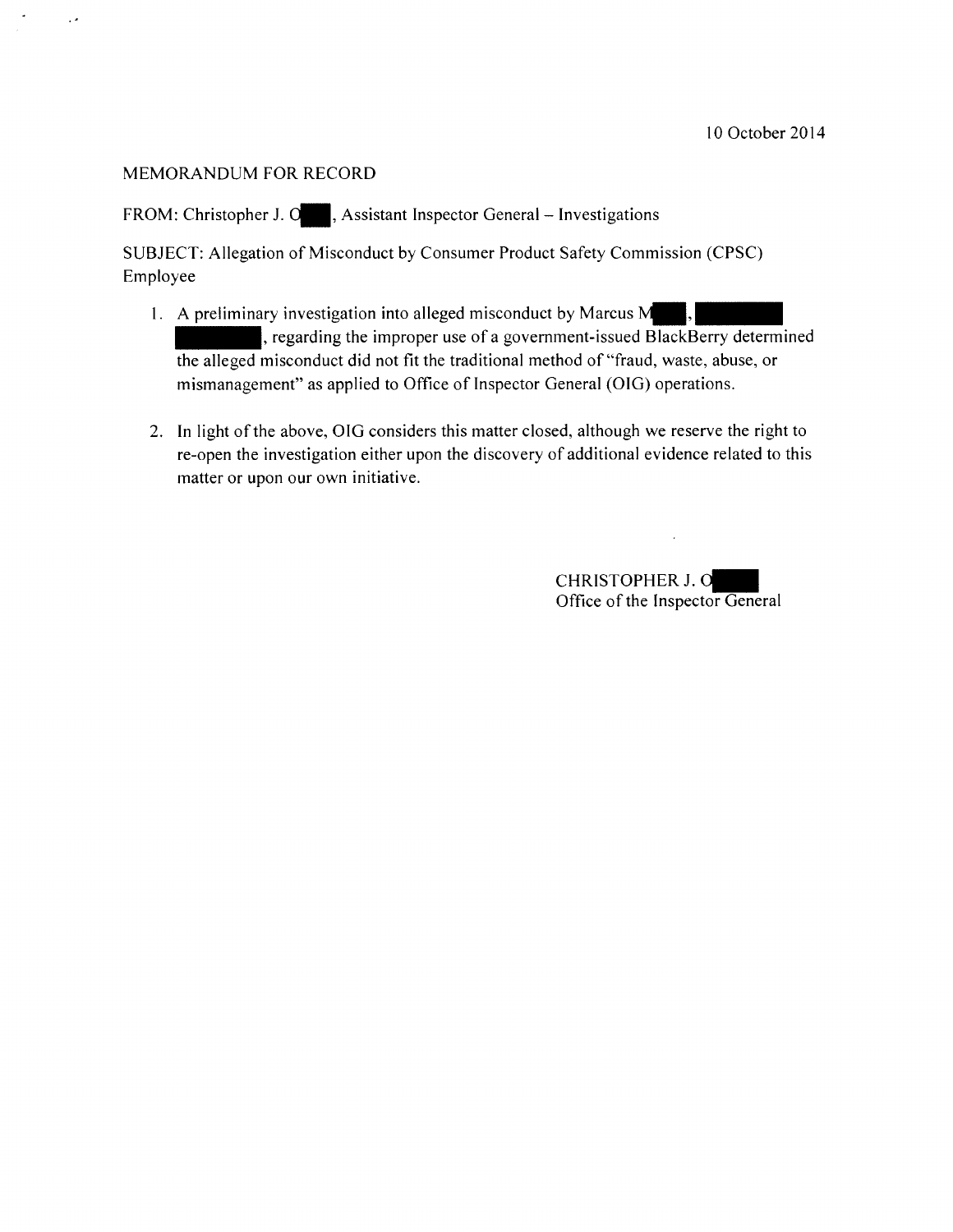..

FROM: Christopher J. O., Assistant Inspector General - Investigations

SUBJECT: Allegations of Misconduct by Consumer Product Safety Commission (CPSC) Employee

- 1. An investigation into alleged misconduct, consisting of interviews with 10 individuals and a review of documentary evidence, concerning alleged misconduct by Mr. Andrew  $\mathbf S$ ,  $\mathbf S$ ,  $\mathbf S$ ,  $\mathbf S$ ,  $\mathbf S$ ,  $\mathbf S$ ,  $\mathbf S$ ,  $\mathbf S$ ,  $\mathbf S$ ,  $\mathbf S$ ,  $\mathbf S$ ,  $\mathbf S$ ,  $\mathbf S$ ,  $\mathbf S$ ,  $\mathbf S$ ,  $\mathbf S$ ,  $\mathbf S$ ,  $\mathbf S$ ,  $\mathbf S$ ,  $\mathbf S$ ,  $\mathbf S$ ,  $\mathbf S$ ,  $\mathbf S$ ,  $\mathbf S$ ,  $\mathbf S$ ,  $\mathbf S$ ,  $\mathbf S$ ,  $\mathbf S$ of a parking FOB, improper use of government resources for personal reasons, improper conduct during public tours, mismanagement, and mistreatment of subordinates, determined the alleged misconduct did not fit the traditional method of "fraud, waste, abuse, or mismanagement" as applied to Office of Inspector General (OIG) operations.
- 2. In light of the above, CPSC OIG considers this matter closed, although we reserve the right to re-open the investigation either upon the discovery of additional evidence related to this matter or upon our own initiative.